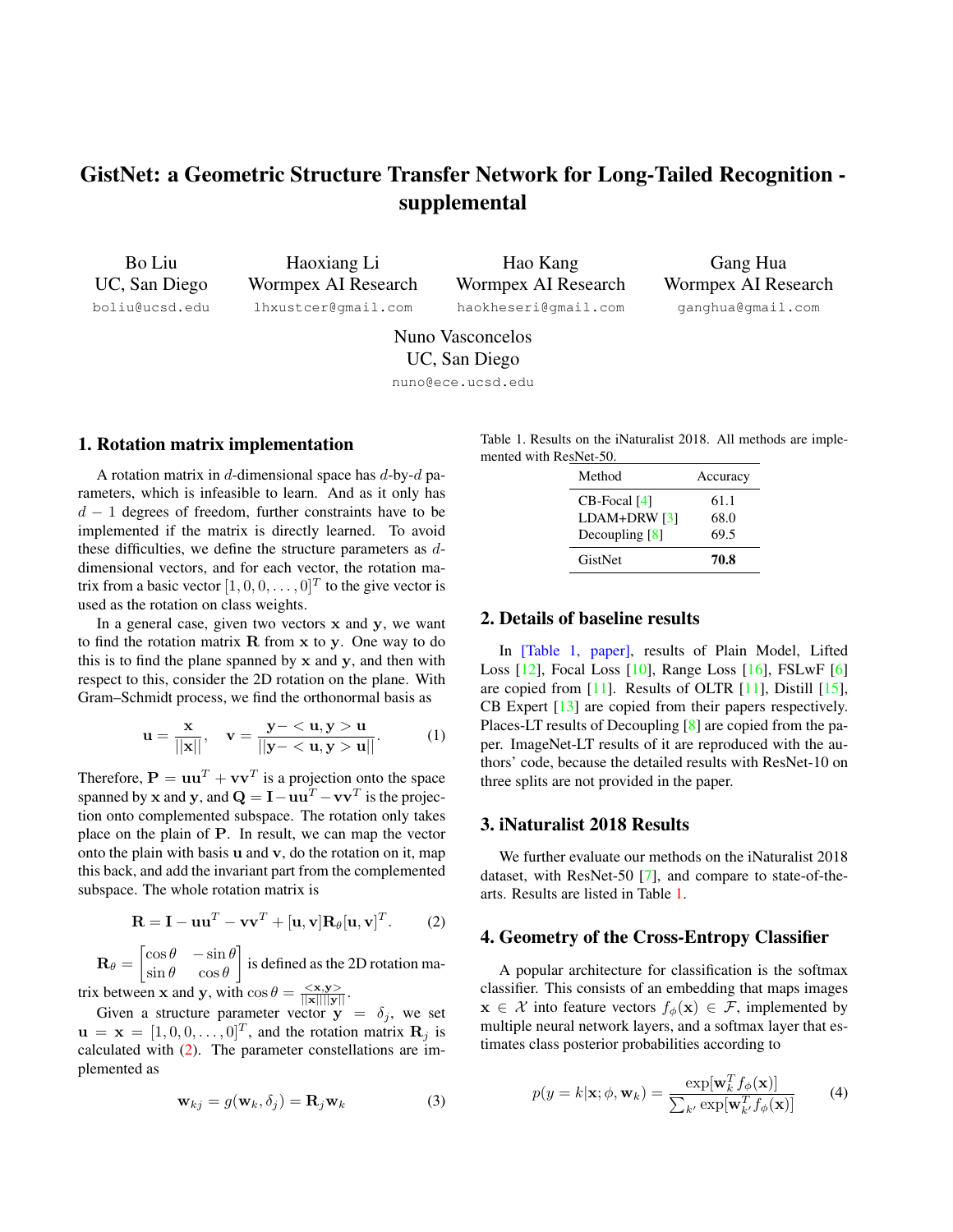

Figure 1. (a) The optimal classifier for two Gaussians of different covariance has quadratic boundary; (b) Linear boundary requires shared covariance.

where  $\phi$  denotes the embedding parameters and  $w_k$  is the weight vector of the  $k^{th}$  class. The model is learned with a training set  $\mathbb{S} = \{(\mathbf{x}_i, y_i)\}_{i=1}^{n^s}$  of  $n^s$  examples, by minimizing the cross entropy loss

$$
\mathcal{L}_{CE} = \sum_{(\mathbf{x}_i, y_i) \in \mathbb{S}} -\log p(y_i | \mathbf{x}_i). \tag{5}
$$

Recognition performance is evaluated on a test set  $\mathbb{T}$  =  $\{(x_i, y_i)\}_{i=1}^{n^t}$ , of  $n^t$  examples.

From Bayes rule

$$
p(y=k|\mathbf{x}) = \frac{p(\mathbf{x}|y=k)p(y=k)}{\sum_{k'} p(\mathbf{x}|y=k')p(y=k')},\qquad(6)
$$

the posterior distributions of (4) constrain the classconditional distributions to the form

$$
p(\mathbf{x}|y=k) \propto_{\mathbf{x}} \exp[\mathbf{w}_k^T f_{\phi}(\mathbf{x})], \tag{7}
$$

where  $\alpha_x$  means a proportional relationship that depends on x. This implies that

$$
p(\mathbf{x}|y=k) = h(f_{\phi}(\mathbf{x})) \exp[\mathbf{w}_k^T f_{\phi}(\mathbf{x}) - A(\mathbf{w}_k)] \quad (8)
$$

where  $h(.)$  is any non-negative function, and  $A(.)$  a constant such that (8) integrates to 1. Hence,  $p(\mathbf{x}|y = k)$  is an exponential family distribution of canonical parameter  $w_k$ , sufficient statistic  $f_{\phi}(\mathbf{x})$ , cumulant function  $A(\mathbf{w}_k)$  and underlying measure  $h(.)$  [9]. This probability distribution can be uniquely expressed as [1]

$$
p(\mathbf{x}|y=k) = u(f_{\phi}(\mathbf{x})) \exp[-d_{\gamma}(f_{\phi}(\mathbf{x}), \mu_k)], \quad (9)
$$

where  $\mu_k = \nabla A(\mathbf{w_k})$  is the mean of  $p(\mathbf{x}|y = k)$ ,  $\nabla A$  is the gradient of A,  $u(.) = h(.)e^{\gamma(.)}$ , and  $d_{\gamma}(.,.)$  is the Bregman divergence [2] with respect to the function

$$
\gamma(\mu_k) = \mathbf{w}_k^T \mu_k - A(\mathbf{w}_k). \tag{10}
$$

Since the cumulant  $A(.)$  defines  $\gamma(.)$ , it determines the distance function  $d_{\gamma}(\cdot, \cdot)$  and thus the geometry of the embedding.

While the discussion above applies to any exponential family distribution, the equalities above are particularly simple to verify for the case where the class-conditional distributions are spherical Gaussians (covariances  $\Sigma_k = \sigma^2 \mathbf{I}$ ). In this case

$$
p(\mathbf{x}|y=k) = \frac{1}{\sqrt{(2\pi\sigma^2)^d}} e^{-\frac{1}{2\sigma^2}||f_{\phi}(\mathbf{x}) - \mu_k||^2}, \qquad (11)
$$

which can be written as  $(9)$  with

$$
d_{\gamma}(f_{\phi}(\mathbf{x}), \mu_k) = \frac{1}{2\sigma^2} e^{-||f_{\phi}(\mathbf{x}) - \mu_k||^2}.
$$
 (12)

Similarly, they can be written in the form of  $(8)$ , by expanding the 2-norm in the exponent and defining

$$
h(f_{\phi}(\mathbf{x})) = \frac{1}{\sqrt{(2\pi\sigma^2)^d}}e^{-\frac{1}{2\sigma^2}||f_{\phi}(\mathbf{x})||^2}
$$
 (13)

$$
\mathbf{w} = \frac{1}{\sigma^2} \mu \tag{14}
$$

$$
A(\mathbf{w}) = \frac{\sigma^2}{2} ||\mathbf{w}||^2.
$$
 (15)

From (10) it follows that  $\gamma(\mu) = \frac{1}{2\sigma^2} ||\mu||^2$ , which generates the Bregman divergence of  $(12)$ , leading to an Euclidean geometry for all classes and spherically Gaussian class conditionals.

The point of the discussion above is that the softmax form of (4) constrains the geometry of the embedding, by defining the distance  $d_{\gamma}(.,.)$ . The fact that (4) is a linear classifier, i.e. has *linear class boundaries,* places further constraints on this geometry. Consider the case where the Gaussian class-conditionals have different covariances  $\Sigma_k$ . In this case, the optimal classifier is a "softmax" of the form  $p(y = k|\mathbf{z})$  =  $(e^{-\mathbf{z}^T \Sigma_k^{-1} \mathbf{z} + \mathbf{w}_k^T \mathbf{z} - \mathbf{b}_k})/(\sum_j e^{-\mathbf{z}^T \Sigma_j^{-1} \mathbf{z} + \mathbf{w}_j^T \mathbf{z} - \mathbf{b}_j})$  [5], where  $z = f_{\phi}(\mathbf{x})$ , and has *quadratic* boundaries, as shown in the left of Figure 1. The problem is that this classifier would require a different divergence

$$
d_{\gamma_k}(f_{\phi}(\mathbf{x}), \mu_k) = \frac{1}{2\sigma^2} e^{-(f_{\phi}(\mathbf{x}) - \mu_k)^T \Sigma_k^{-1} (f_{\phi}(\mathbf{x}) - \mu_k)}
$$
(16)

per class, and this is not feasible under the discussion of the previous section. While the Gaussian of generic covariance can still be written in the exponential family form, this requires a quadratic transformation of  $f_{\phi}(\mathbf{x})$ .

It follows that the linear classifier is optimal *if and only if* the covariance is shared, i.e.  $\Sigma_k = \Sigma, \forall k$ , in which case all quadratic terms of  $f_{\phi}(\mathbf{x})$  can be absorbed in  $h(f_{\phi}(\mathbf{x})),$ as in  $(13)$ , and thus cancel when  $(8)$  is inserted in  $(6)$ . This is illustrated in the right of Figure 1. It follows that learning with the softmax model indirectly encourages the classes to have shared geometry. If the geometry were different, the CNN of (4) *could not* be optimal.

While learning with  $(5)$  produces a particular embedding geometry, which we denote the *natural* geometry for the